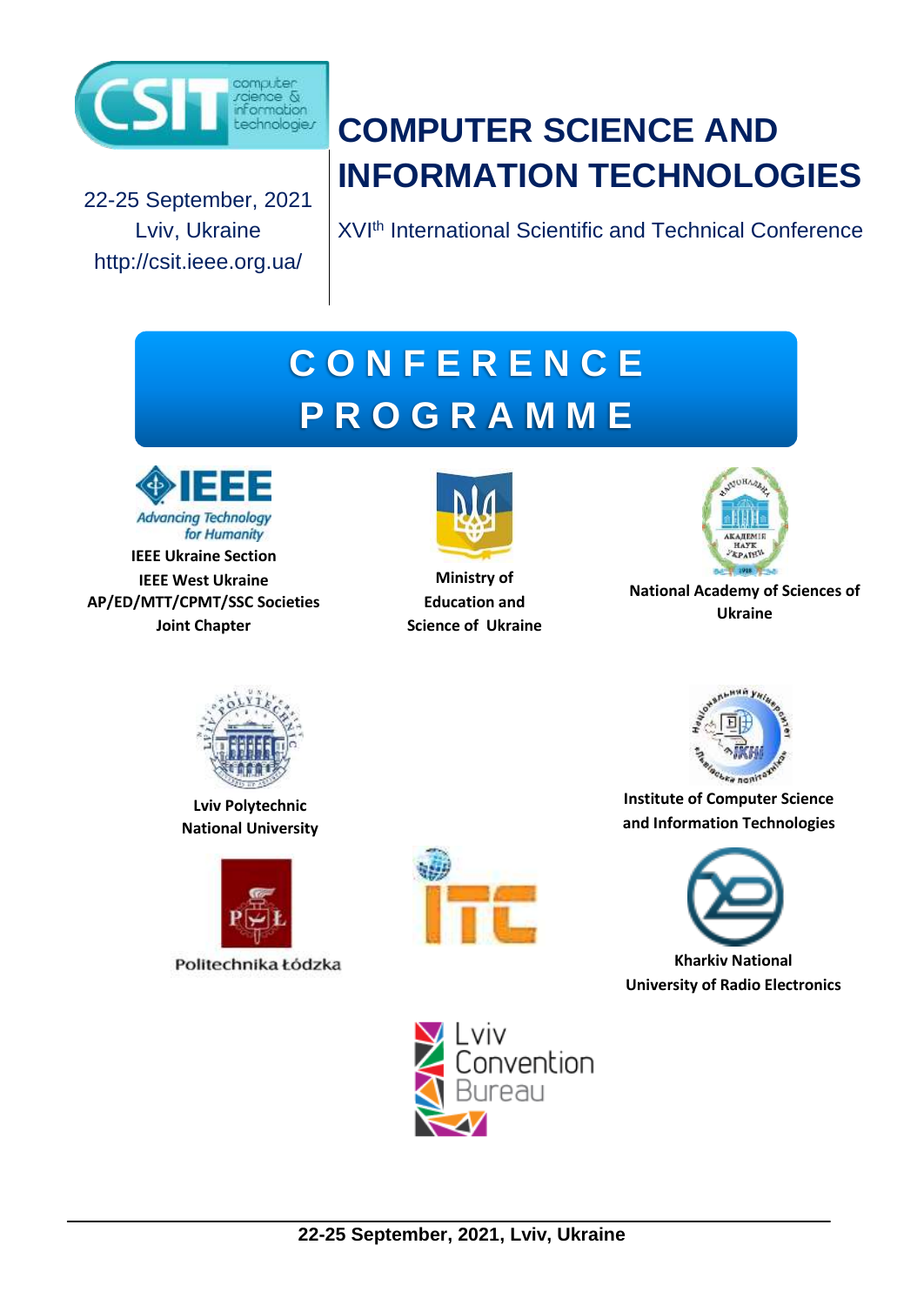### **CSIT 2021 General Timetable**

|                       | September 22                                                                   |
|-----------------------|--------------------------------------------------------------------------------|
| $9.45 - 10.00$        | Conference opening                                                             |
| $10.00 - 12.00$       | Plenary session CSIT + IWIM+ IWPM+IWIMDKE                                      |
| $12.10 - 13.50$       | International workshop on Inductive modeling                                   |
|                       | September 23                                                                   |
| $10.00 - 17.00$       | International workshop on Project Management                                   |
| $10.00 - 11.00$       | Information Computer Technologies in Education Section (Session 1)             |
| $11_{.00} - 12_{.10}$ | <b>Cyber-physical systems</b> Section (Session 2)                              |
| $12.00 - 14.10$       | Intelligent management technologies Section (Session 3)                        |
| $14.00 - 17.20$       | Artificial intelligence Section (Session 4)                                    |
| $10.00 - 12.00$       | Mathematical modeling in computer sciences Section (Session 5.1)               |
|                       | September 24                                                                   |
| $10.00 - 12.00$       | International Workshop on Information Modeling. Data and Knowledge Engineering |
| $14.00 - 16.00$       | <b>Mathematical modeling in computer sciences</b> Section (Session 5.2)        |
| $10.00 - 13.30$       | <b>Software engineering Section (Session 6)</b>                                |
| $14.00 - 17.20$       | <b>Applied linguistics Section (Session 7)</b>                                 |
| $14.00 - 16.20$       | <b>Big data and Data sciences</b> Section (Session 8)                          |
|                       | September 25                                                                   |
| 10.00                 | Final session                                                                  |

### TIME FOR PRESENTATIONS

Paper presentation at the plenary session – 30 min.

Paper presentation at the regular session – 5 min.

Discussion, questions – 5 min.



### **Organized by:**

IEEE Ukraine Section

IEEE West Ukraine AP/ED/MTT/CPMT/SSC Societies Joint Chapter

Ministry of Education and Science of Ukraine

National Academy of Sciences of Ukraine

Lviv Polytechnic National University

Technical University of Lodz, Lodz, Poland

International research and training center for information technologies and systems

of the National Academy of Sciences of Ukraine and of Ministry of Education and Science of Ukraine Kharkiv National University of Radio Electronics, Kharkiv, Ukraine

> **Lviv, UKRAINE 22–25 September 2021**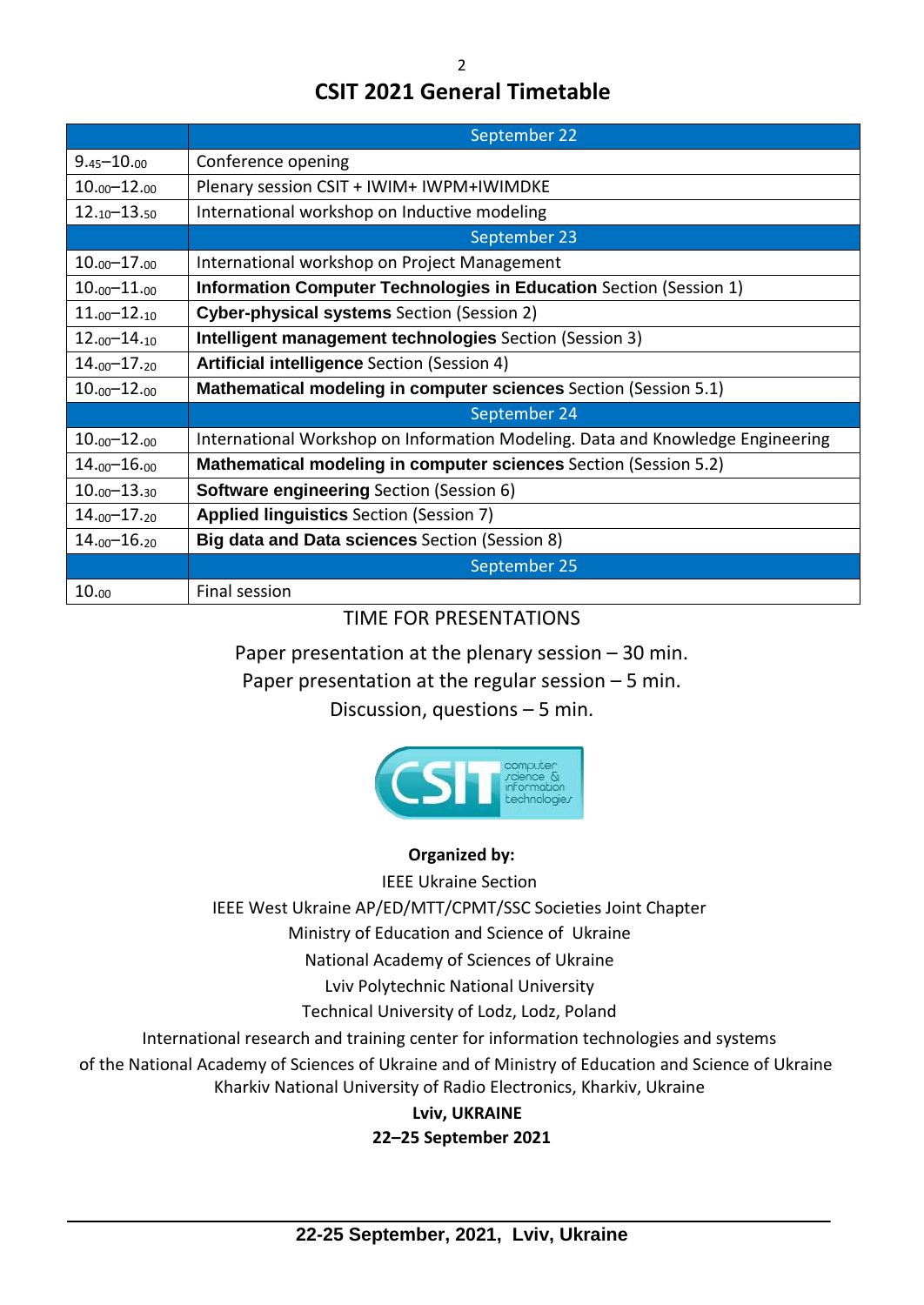# **10:00 – 12:00**

### **Plenary session**

### **Chairman: Prof. Yurij Bobalo, Prof. Mykola Medykovskyy**

### **Secretary: Tetiana Shestakevych**



10:00 – 10:30

*Yevgeniy Bodyanskiy, Ukraine*



10:30 – 11:00

*Tetiana Hovorushchenko, Ukraine*



11:00 – 11:30 *Thierry Edoh, Germany*



11:30 – 12:00

*Sergey Bushuyev, Ukraine*

3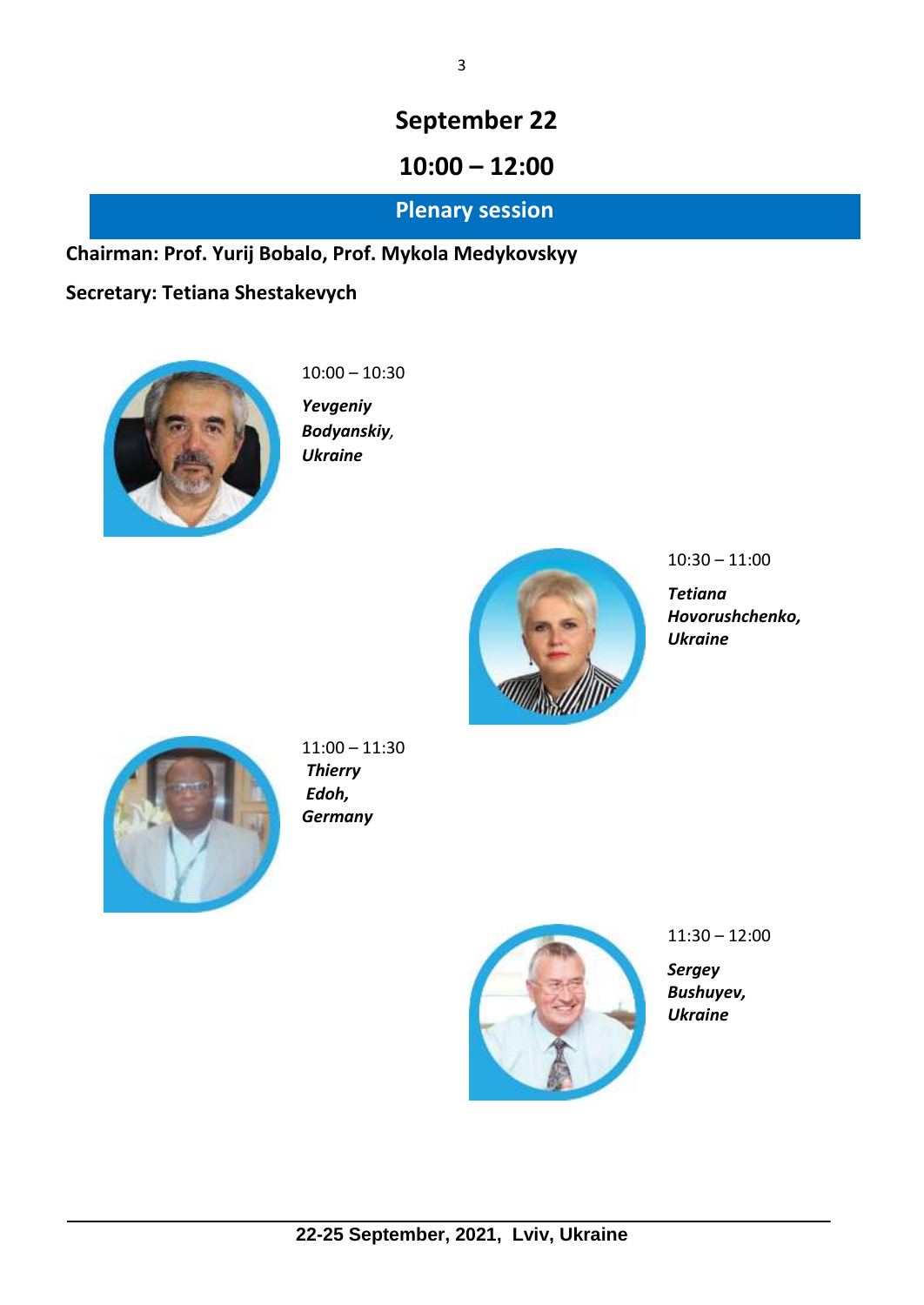# **12:10 – 13:50**

# **International workshop on Inductive modeling**

# **Chairman: Prof. Volodymyr Stepashko**

| $12.10 - 12.20$ | Anna Boldyreva, Mikhail Alexandrov, Bulat Bayburin, Olexiy Koshulko, Pavel Mogilev: Search     |
|-----------------|------------------------------------------------------------------------------------------------|
|                 | Queries to Internet as a Tool for Mid-term Forecast of Cryptocurrencies (XRP, Waves, ETH) on   |
|                 | <b>GMDH-based models</b>                                                                       |
| $12.20 - 12.30$ | Oleksandr Davydko, Yaroslav Hladkyi, Mykola Linnik, Olena Nosovets, Vladimir Pavlov, Ievgen    |
|                 | Nastenko: Hybrid Classifiers Based on CNN, LSOF, GMDH in COVID-19 Pneumonic Lesions Types      |
|                 | <b>Classification Task</b>                                                                     |
| $12.30 - 12.40$ | Dmytro Hrishko, Oleksandr Trofymenko, Katerina Bovsunoskaja, Olena Nosovets, Irina Dykan,      |
|                 | Borys Tarasiuk, Vladimir Pavlov, Ievgen Nastenko: Optimal Complexity Structures of Ultrasound  |
|                 | Image Models in Diagnostic Decision Making System                                              |
| $12.40 - 12.50$ | Oleksandr Matviichuk, Olena Nosovets, Mykola Linnik, Oleksandr Davydko, Vladimir Pavlov,       |
|                 | levgen Nastenko: Class-Oriented Features Selection Technology in Medical Images Classification |
|                 | Problem on the Example of Distinguishing Between Tuberculosis Sensitive and Resistant Form     |
| $12.50 - 13.00$ | Olha Moroz: Analysis of MIA GMDH as a self-organizing deep neural network                      |
| $13.00 - 13.10$ | Volodymyr Osypenko, Valentyna Osypenko: Application of Inductive Modeling Principles to Solve  |
|                 | the Double Clustering Problems                                                                 |
| $13.10 - 13.20$ | Yevgeniya Savchenko-Synyakova, Ihor Surovtsev, Volodymyr Stepashko, Olena Tokova:              |
|                 | Comparison of Data Noise Filtration Methods for Casting Cooling Curves                         |
| $13.20 - 13.30$ | Bulat Shkanov, Anna Zolotova, Mikhail Alexandrov, Olexiy Koshulko: Express Diagnosis of COVID- |
|                 | 19 on Cough Audiograms with Machine Learning Algorithms from Scikit-learn library and GMDH     |
|                 | Shell tool                                                                                     |
| $13.30 - 13.40$ | Elena Shushkevich, Mikhail Alexandrov, John Cardiff: Detecting fake news about Covid-19 using  |
|                 | classifiers from Scikit-learn                                                                  |
| $13.40 - 13.50$ | Olena Tutova, Yevgeniya Savchenko-Synyakova, Halyna Pidnebesna: Modelling of the Impact of     |
|                 | Socio-Demographic Indicators on the Gross National Income by CORAL GMDH                        |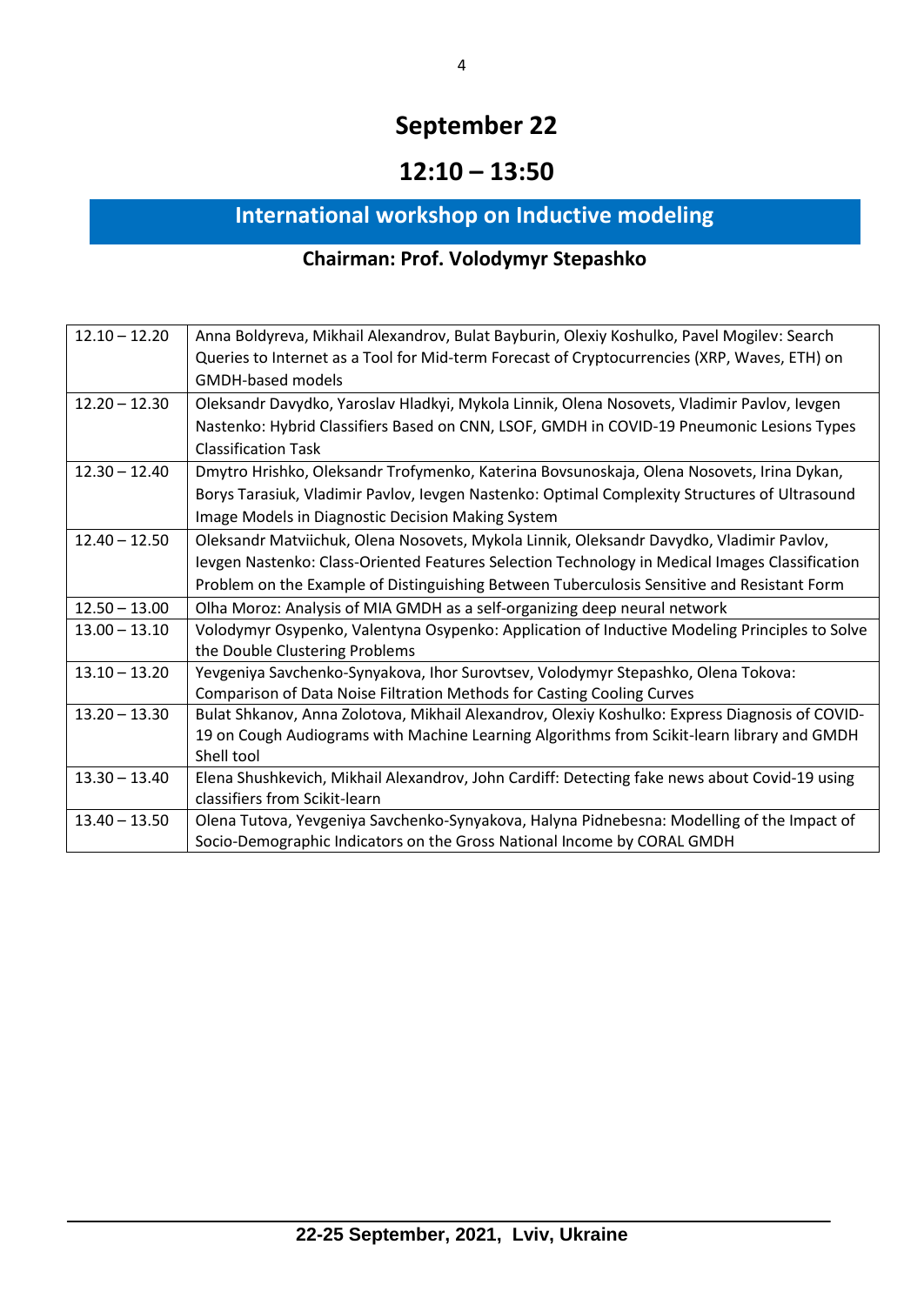# **10:00 – 17:10**

# **International workshop on Project management**

### **Chairman: Prof. Nataliia Kunanets, Prof Sergey Bushuyev**

| $10.00 - 10.10$ | Igor Kondysiuk, Anatoliy Tryhuba, Oleg Bashynsky, Vitalij Grabovets, Valerii                 |
|-----------------|----------------------------------------------------------------------------------------------|
|                 | Dembitskyi and Iryna Myskovets. Features of formation and risks of values of stakeholders of |
|                 | motor transport enterprises integrated projects                                              |
| $10.10 - 10.20$ | Anatoliy Tryhuba, Vitaliy Boyarchuk, Nazar Koval, Inna Tryhuba, Oksana                       |
|                 | Boiarchuk and Nataliia Pavlikha. Risk-adapted model of the lifecycle of the technologically  |
|                 | integrated programs of dairy cattle breeding                                                 |
| $10.20 - 10.30$ | Sergey Rudenko, Anatoliy Shakhov, Varvara Piterska, Lyudmila Chernova and Olha               |
|                 | Sherstiuk.Application of balanced scorecard for managing university development projects     |
| $10.30 - 10.40$ | Serhii Chernov, Serhii Titov, Liudmyla Chernova, Varvara Piterska, Liubava Chernova and      |
|                 | Nataliia Kunanets. Three-Index Optimization Transportation Model                             |
| $10.40 - 10.50$ | Anatoliy Shakhov and Oleksandr Kupraty. Basic project of autonomous main engine control      |
|                 | and it implementation in C# (C sharp) environment                                            |
| $10.50 - 11.00$ | Hanna Pryshchepa and Nataliia Kunanets. Modern IT problems and ways to solve them            |
| $11.00 - 11.10$ | Sergey Bushuyev, Natalia Bushuyeva, Denis Bushuiev and Victoria Bushuieva.Conceptual         |
|                 | model of project digital footprint                                                           |
| $11.10 - 11.20$ | Sergiy Rudenko, Tetiana Kovtun, Tetiana Smokova and Dmitry Kovtun.Multidimensional           |
|                 | organizational structures of eco-logistic project management                                 |
| $11.20 - 11.30$ | Oleksandr Voitenko, Lyudmila Chernova, Liubava Chernova and Alexander Timinsky.4K-           |
|                 | model as a basis of improving project management maturity in the organization                |
| $11.30 - 11.40$ | Sergey Bushuyev, Victoria Bushuieva, Svitlana Onyshchenko and Denis Bushuiev.Dynamics        |
|                 | of the project digital footprint and its impact on the success of the project                |
| $11.40 - 11.50$ | Yaroslav Kis, Volodymyr Pasichnyk, Nataliia Kunanets, Nataliia Veretennikova and Stepan      |
|                 | Lysa. Procedures for Data Analysis in the Information System of Electronic Sales of Vehicles |
| $11.50 - 12.00$ | Sergey Bushuyev, Nataliya Gaydukova, Nataliya Bushuyeva and Igor Achkasov. Evaluation of     |
|                 | the investment projects portfolio efficiency                                                 |
| $12.00 - 12.10$ | Yuriy Turbal, Sergii Babych, Nataliia Kunanets, Leonid Melnyk and Volodymyr                  |
|                 | Pasichnyk. "Permanent" algorithm for the meeting shedule problem                             |
| $12.10 - 12.20$ | Pavlo Lub, Sergiy Berezovetskyi, Roman Chubyk and Vadym Ptashnyk. The Research Of            |
|                 | Technological Risk Of The Harvesting Projects On The Basis Of Simulation Modeling            |
| $12.20 - 12.30$ | Aynura Ismayilova and Vilayat Valiyev. Decision Making on the Selection of Factors Affecting |
|                 | to Increase of Non-Oil Export for Oil-Producing Countries                                    |
| $12.30 - 12.40$ | Sergey Bushuyev and Andrii Puziichuk.Development organizational structure for value-         |
|                 | oriented reengineering project of construction enterprises                                   |
| $12.40 - 12.50$ | Galyna Fesenko, Tetiana Fesenko, Hryhorii Fesenko, Volodymyr Korzhenko and Tamila            |
|                 | Bilousko."Gender Diversity" as a constant in Sustainable Development Program Management      |
| $12.50 - 13.00$ | Maryna Kutsenko. Application of the project approach as part of the territory development    |
|                 | strategy                                                                                     |
| $13.00 - 13.10$ | Nataliia Yehorchenkova, Oleksii Yehorchenkov, Iurii Teslia, Iulia Khlevna and Oleg           |
|                 | Grygor. Structure and functions of supporting subsystems in the management of project-       |
|                 | oriented businesses of companies                                                             |
| $13.10 - 13.20$ | Valentina Molokanova and Inna Hordieieva. Model and information technologies for adaptive    |
|                 | management of organizations according to the criteria of efficiency and timeliness           |
| $13.20 - 13.30$ | Oleh Zachko, Oleh Kovalchuk, Dmytro Kobylkin and Valentyna Yashchuk.Information              |
|                 | technologies of HR management in safety-oriented systems                                     |
| $13.30 - 13.40$ | Vasyl Fershtei, Valentyna Mudrokha, Nadiia Popadiuk and Galyna Melnyk-Khokha. Project-       |
|                 | innovation activity in the Vasyl Stefanyk national scientific library of Ukraine in Lviv     |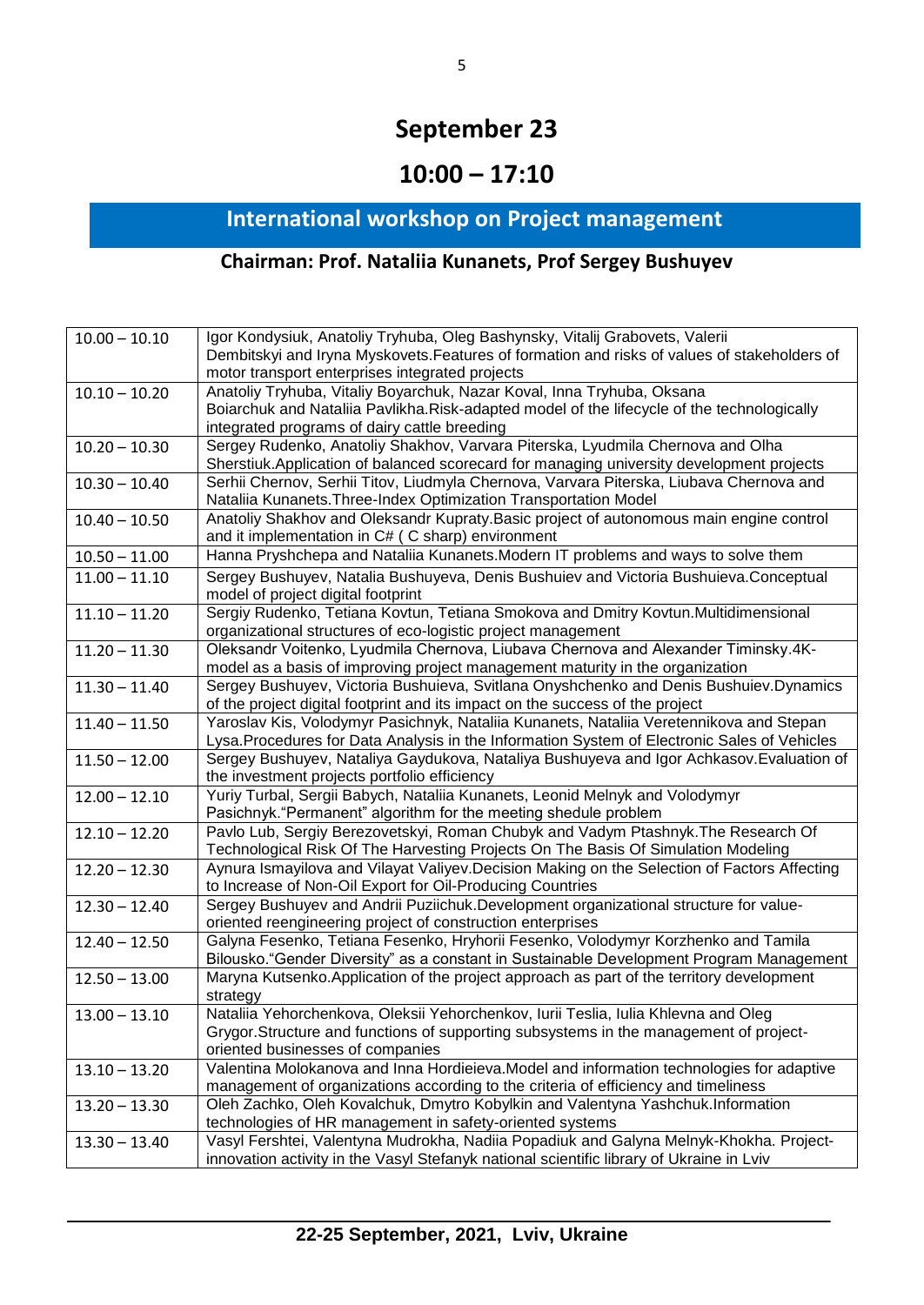| $13.40 - 13.50$ | Oleksandr Gryshchuk, Anatoliy Petryk, Arkadiy Kozlov, Olena Bura and Maryna<br>Tyshkevych.Methodology of Design and Creation of Organizational and Technical Systems in<br><b>Transport Nodes</b>                   |
|-----------------|---------------------------------------------------------------------------------------------------------------------------------------------------------------------------------------------------------------------|
| $13.50 - 14.00$ | Yan Peng, Iryna Davydova, Nataliia Kunanets and Nataliia Veretennikova. University Library<br>Projects for the Formation of China's Digital Library and Information Space                                           |
| $14.00 - 14.50$ | Coffee break                                                                                                                                                                                                        |
| $14.50 - 15.00$ | Nestor Shpak, Liana Maznyk, Zoriana Dvulit, Kateryna Doroshkevych, Natalia Horbal and<br>Svyatoslav Kis. Smart contract as a way to exchange digital values in Blockchain                                           |
| $15.00 - 15.10$ | Parviz Kazimi. Global Information Network and Conflicts of Interest (Parties,, Interests, and<br>Conflicts)                                                                                                         |
| $15.10 - 15.20$ | Nestor Shpak, Kateryna Doroshkevych, Roman Dzvonyk, Marta Naichuk-Khrushch, Zoriana<br>Dvulit and Yuriy Shpak. Evaluation of Tactical Approaches to the Implementation of the<br>Strategy of Innovative IT Projects |
| $15.20 - 15.30$ | Oleh Veres, Pavlo Ilchuk and Olha Kots.Data Science Methods in Project Financing<br>Involvement                                                                                                                     |
| $15.30 - 15.40$ | Kateryna Kolesnikova, Olga Mezentseva, Oleksii Kolesnikov and Janet Danso<br>Obenewaa. Using Agile Frameworks in Big Data projects                                                                                  |
| $15.40 - 15.50$ | Yuriy Pankiv, Natalija Kunanets, Nataliia Veretennikova, Olga Artemenko and Ruslan<br>Nebesnyi. Project of an Intelligent Recommender System for Parking Vehicles in Smart Cities                                   |
| $15.50 - 16.00$ | Nataliia Kunanets, Liudmyla Sokur, Viktoriia Dobrovolska and Sergii Lytvyn. Project Activities<br>of Shevchenko National Preserve in Informational Society                                                          |
| $16.00 - 16.10$ | Viktoriia Dobrovolska, Nataliia Kunanets, Sergii Lytvyn, Oksana Zbanatska and Oleksandr<br>Kyrylenko. Basic principles of Ukrainian Record Studies web-portal creation                                              |
| $16.10 - 16.20$ | Ruslan Nebesnyi, Nataliia Kunanets, Nataliia Veretennikova and Roman Vaskiv. Formation of<br>an IT Project Team in the Context of PMBOK Requirements                                                                |
| $16.20 - 16.30$ | Liliana Dzhydzhora, Halyna Matsiuk, Oleksandr Matsiuk and Nataliia Kunanets. Using a smart<br>city thesaurus to perform informational search in a narrow subject area                                               |
| $16.30 - 16.40$ | Tetiana Skliarova, Nataliia Kunanets and Sydir Kiral.Development and research of a<br>consolidated information system on documentary sources of churches in Lemkivshchyna                                           |
| $16.40 - 16.50$ | Carsten Wolff, Sergey Bushuyev, Stephan Recker, Olena Verenych, Galyna Tabunshchyk<br>and Anna Badasian.International Educational Project: ELearning Results Assessment (Case<br>Study)                             |
| $16.50 - 17.00$ | Ivan Oberemok, Nataliia Oberemok and Natalia Bushuyeva. Homeostatic approach to the<br>formation of an information product of an organization's management system                                                   |
| $17.00 - 17.10$ | Euvgene Druzhinin, Valeriy Cheranovskiy and Sergii Stetsenko. Rational use of simulation<br>methods while development of technically complex objects.                                                               |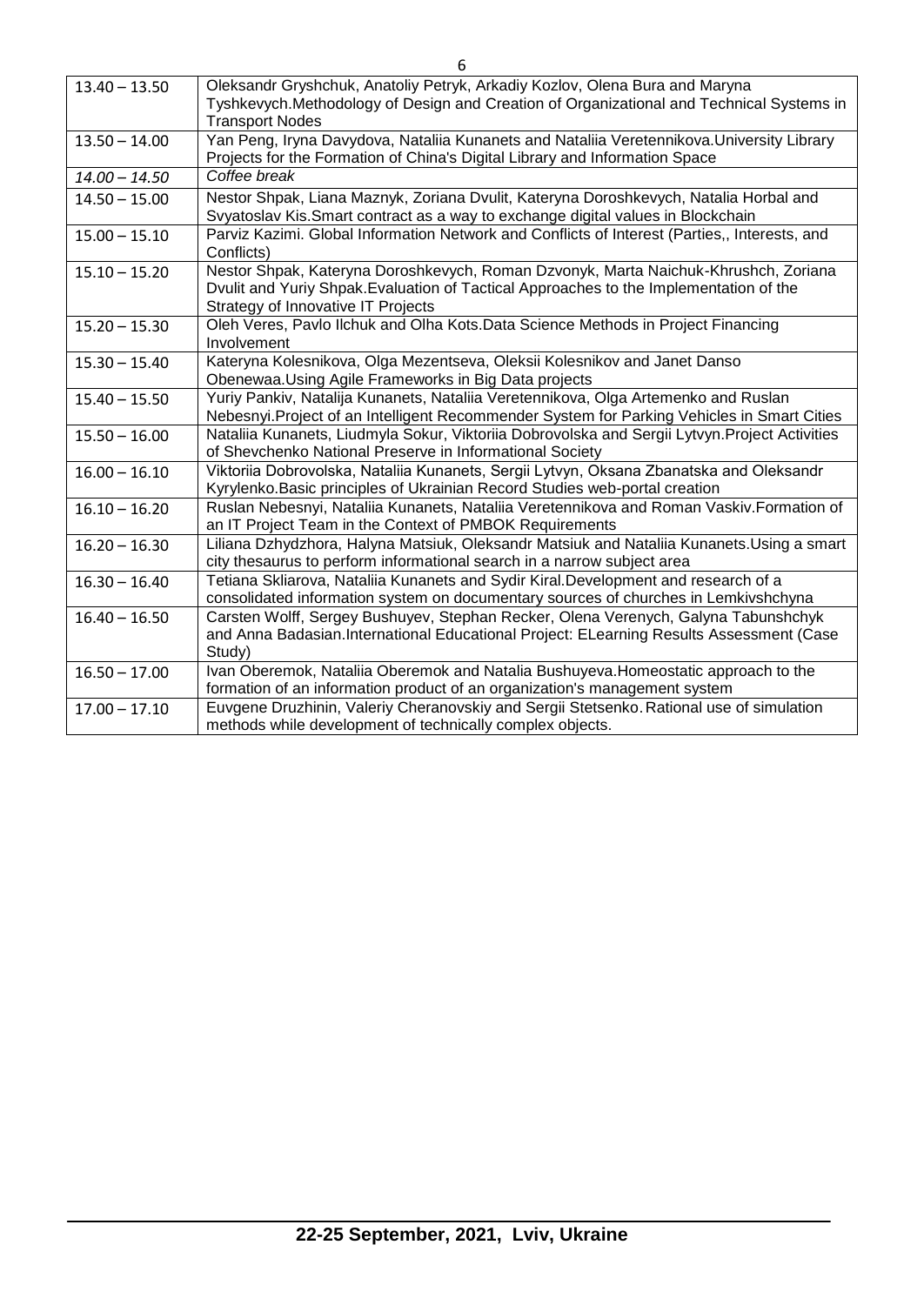# **10:00 – 11:00**

# **Information computer technologies in education**

# **Session 1**

# **Chairman: Prof. Dmytro Fedasyuk**

| $10.00 - 10.10$ | Vira Liubchenko and Hlib Parkhomenko: The Involvement of Jupyter Notebooks as an<br><b>Educational Tools: A Case Study</b>                                        |
|-----------------|-------------------------------------------------------------------------------------------------------------------------------------------------------------------|
| $10.10 - 10.20$ | Olha Pohudina, Mykhailo Kovalevskyi and Mariia Pyvovar: Group flight automation using<br>Tello EDU unmanned aerial vehicle                                        |
| $10.20 - 10.30$ | Aleksandr Stenin, Victor Pasko, Mariya Soldatova and Iryna Drozdovych:<br>Infological approach to formation of the specialty curricular                           |
| $10.30 - 10.40$ | Anastasiya Doroshenko and Serhii Hlod: Application of augmented reality technologies for<br>education                                                             |
| $10.40 - 10.50$ | Tatjana Selivyorstova and Vadim Selivyorstov: Game application for studying the technology<br>of gas-dynamic impact on the melt in a casting mold                 |
| $10.50 - 11.00$ | Olena Kovalenko, Yevgen Palamarchuk and Rymma Yatskovska: Assessing the level of<br>maturity of the automated management system of a higher education institution |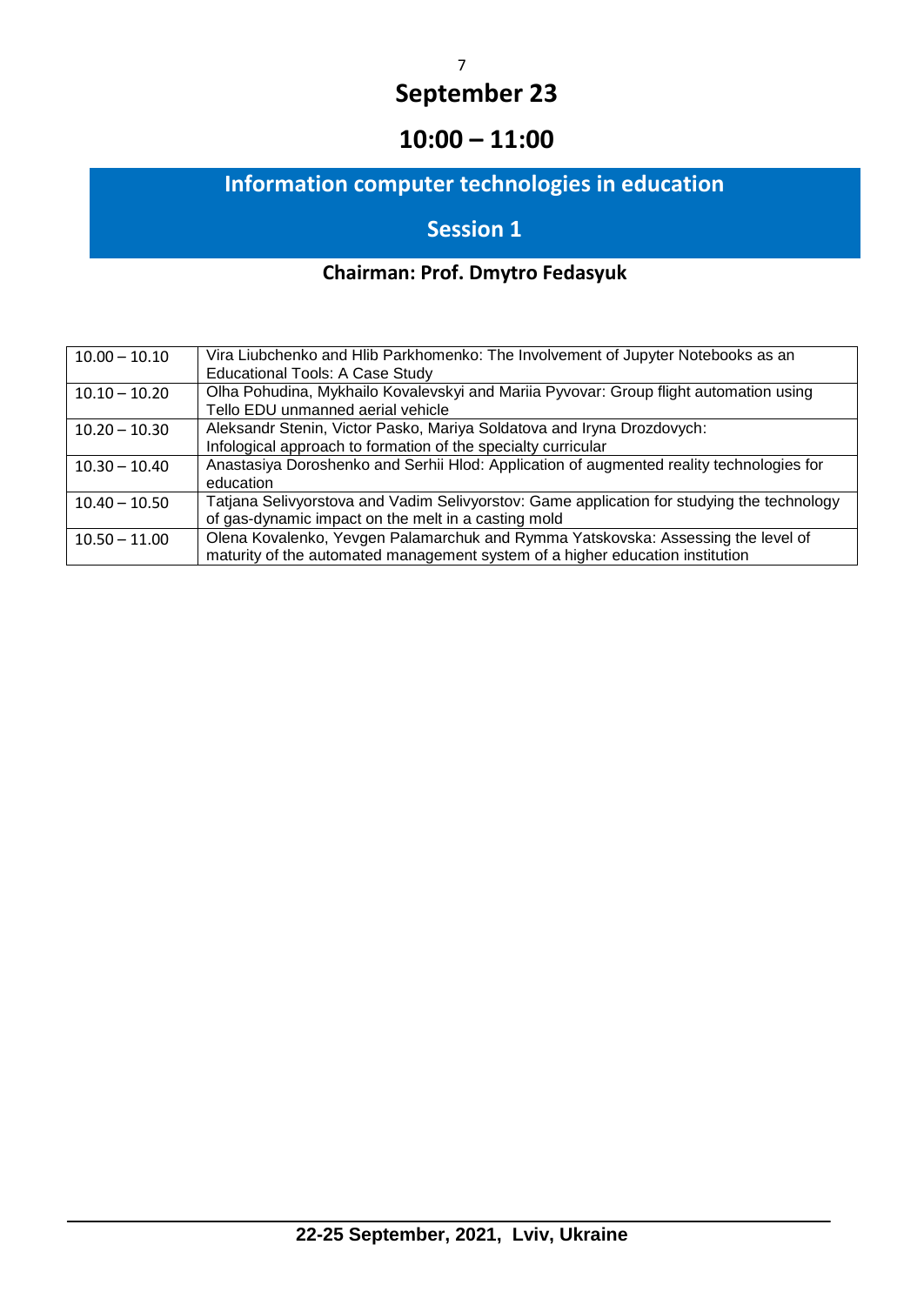## **11:00 – 12:10**

# **Cyber-physical systems**

# **Session 2**

# **Chairman: Prof. Mykhailo Lobur**

| $11.00 - 11.10$ | Vyacheslav Tykhonov, Vladimir Kartashov, Vitaliy Pososhenko, Viktoriia Kolisnyk, Sergiy<br>Sheiko, Andriy Yegorov and Mykola Rybnykov: Detection and Recognition of Unmanned<br>Aerial Vehicles by the Spectrum of Their Acoustic Signals |
|-----------------|-------------------------------------------------------------------------------------------------------------------------------------------------------------------------------------------------------------------------------------------|
| $11.10 - 11.20$ | Oleh Zubkov, Sergiy Sheiko, Vladimir Oleynikov and Vladimir Kartashov: Investigation of the<br>neural networks effectiveness in recognizing moving drones                                                                                 |
| $11.20 - 11.30$ | Serhii Shatnyi, Sergiy Kunytskyi, Vladlen Volkov and Anastasia Shatna: Information<br>Technology of Data Processing and Analysis on Automated Measuring Complex of Water<br><b>Systems Stability</b>                                      |
| $11.30 - 11.40$ | Aleksandr Trunov, Pavlo Kazan, Volodymyr Alieksieiev, Olha Korolova, Oleksandr<br>Sliusarenko and Ivanna Dronyuk: Functioning Model of The Ground Robotic Complex                                                                         |
| $11.40 - 11.50$ | Vasyl Sheketa, Mykola Pasieka, Taras Serman, Nadiia Pasieka, Svitlana Chupakhina and<br>Larysa Krul: System Analysis and Example of Using SHA-512 Hash Functions to Protect<br>Students' Personal Data on Educational Platforms           |
| $11.50 - 12.00$ | Svitlana Popereshnyak and Oleksii Raichev: The development and testing of lightweight<br>pseudorandom number generators                                                                                                                   |
| $12.00 - 12.10$ | Yevhen Aksonov, Volodymyr Kombarov, Yevgen Tsegelnyk, Sergiy Plankovskyy, Olena Fojtů<br>and Lidiia Piddubna: Visualization and analysis of technological systems experimental<br>operating results                                       |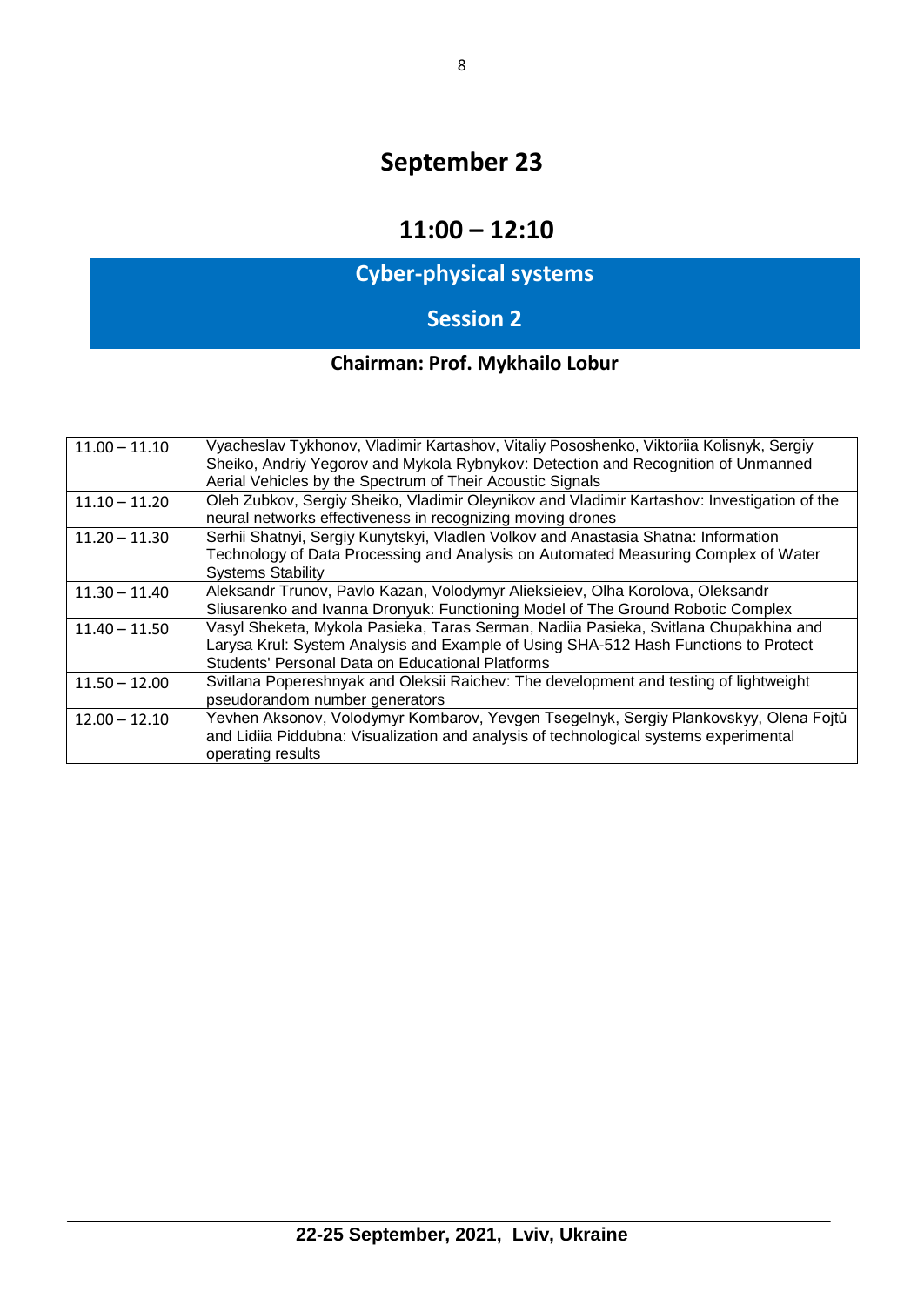# **12:00 – 14:10**

# **Intelligent Management Technologies**

# **Session 3**

# **Chairman: Prof. Vasyl Teslyuk**

| $12.00 - 12.10$ | Oleksandr Kuzmin, Sergii Kuzmin and Oles Korzhynskyy. Data Transmission Simulation Model<br>in BLE-supported Systems for Highly Reliable Industrial IoT |
|-----------------|---------------------------------------------------------------------------------------------------------------------------------------------------------|
| $12.10 - 12.20$ | Volodymyr Riznyk, Ivan Demydov, Mykola Medykovskyy, Vasyl Teslyuk and Mykhailo                                                                          |
|                 | Solomko. Models of Intelligent Systems as the Toroidal Combinatorial Configurations                                                                     |
| $12.20 - 12.30$ | Vyacheslav Repeta, Olena Havrylyshyn and Ihor Myklushka. Modelling of the factors influence                                                             |
|                 | on the quality of the digitization process of old books by fuzzy logic                                                                                  |
| $12.30 - 12.40$ | Yarolav Paranchuk, Volodymyr Moroz, Volodymyr Tsyapa and Mykhailo Khai.Simulation of                                                                    |
|                 | modes of by-phase electromechanical fuzzy control system of arc furnace arc lengths                                                                     |
| $12.40 - 12.50$ | Svitlana Bibik, Halyna Nesterenko, Mykhailo Muzykin and Albina Kuzmenko. Improvement of                                                                 |
|                 | the automated control technology of trains traffic with dangerous goods                                                                                 |
| $12.50 - 13.00$ | Misheel Enkhbaatar and Tatsuya Yamazaki.Development of an Automatic Visual Monitoring                                                                   |
|                 | <b>System for Data Center Devices</b>                                                                                                                   |
| $13.00 - 13.10$ | Sergii Kliuiev, levgen Medvediev, Evgeny Mikhailov, Stanislav Semenov and Vasyl                                                                         |
|                 | Dubuk. Geo-information technologies in the rail transport intellectualization                                                                           |
| $13.10 - 13.20$ | Kateryna Obukhova, Tamara Savchuk, Iryna Zhuravska, Anzhela Boiko, Vitalii Nikolskyi and                                                                |
|                 | Sergii Puzyrov. Prevention of Unmanned Vessels Collisions due to Pre-modeling the Remote                                                                |
|                 | Control Center CPU Load                                                                                                                                 |
| $13.20 - 13.30$ | Nataliia Dotsenko, Dmytro Chumachenko and Igor Chumachenko. Formation of a project team                                                                 |
|                 | using an intelligent logic-combinatorial approach                                                                                                       |
| $13.30 - 13.40$ | Andriy Krysovatyy, Khrystyna Lipianina-Honcharenko, Svitlana Sachenko, Oksana                                                                           |
|                 | Desyatnyuk, Iryna Lukasevych-Krutnyk and Natalia Butrin-Boka.Classification Method of                                                                   |
|                 | Fictitious Enterprises Based on Gaussian Naive Bayes                                                                                                    |
| $13.40 - 13.50$ | Ahmet Burhan Soran, Roali Tarık Biten and Pinar Kirci.Designing a Smart Vacuum Cleaner                                                                  |
| $13.50 - 14.00$ | Rahime Kır, Atike Iscan and Pinar Kirci.A Mobile Application For The Visually Handicapped                                                               |
| $14.00 - 14.10$ | Mariya Nazarkevych, Nataliia Lotoshynska, Volodymyr Hrytsyk, Bohdana Havrysh, Olha Vozna                                                                |
|                 | and Oleksandra Palamarchuk. Design of biometric system and modeling of machine learning                                                                 |
|                 | for entering the information system                                                                                                                     |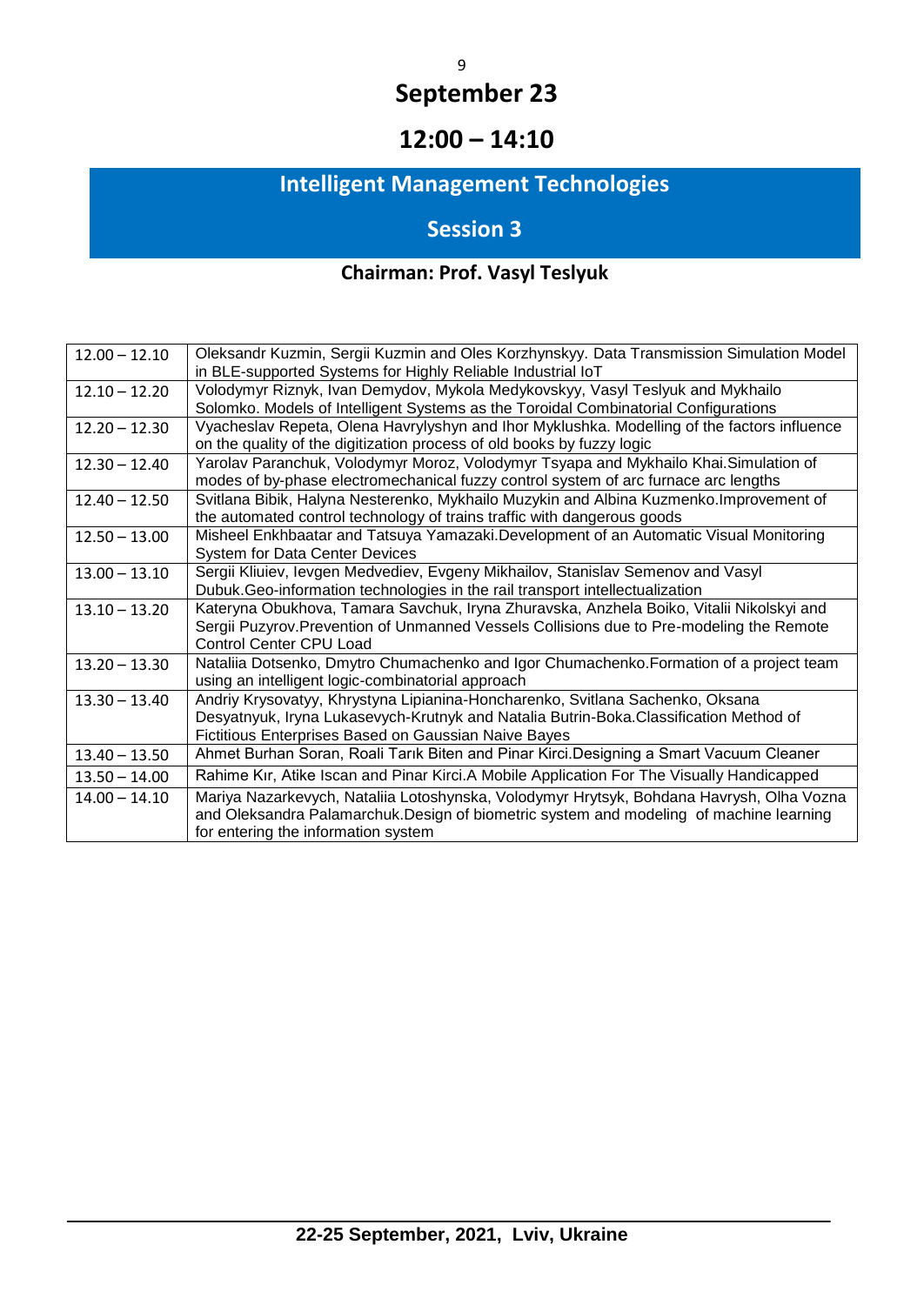# 10 **September 23 14:00 – 17:20**

# **Artificial intelligence**

# **Session 4**

# **Chairman: Prof. Nataliya Shakhovska**

| $14.00 - 14.10$ | Dmitriy Klyushin and Kateryna Golubeva. Novel nonparametric test for comparing machine<br>learning models for COVID-19 outbreak prediction                                                                                     |
|-----------------|--------------------------------------------------------------------------------------------------------------------------------------------------------------------------------------------------------------------------------|
| $14.10 - 14.20$ | Olha Chala, Yevgeniy Bodyanskiy, Anastasiya Deineko and Iryna Pliss. Fast Image<br>Recognition Using Double Hyper Basis Function Neural Network and Its Combined<br>Learning                                                   |
| $14.20 - 14.30$ | Yuriy Zaychenko, Galib Hamidov and Helen Zaichenko.Investigation of recurrent networks<br>LSTM in the problem of Covid-19 forecasting                                                                                          |
| $14.30 - 14.40$ | Vladyslav Kotsovsky, Anatoliy Batyuk and Volodymyr Voityshyn.On the Size of Weights for<br><b>Bithreshold Neurons and Networks</b>                                                                                             |
| $14.40 - 14.50$ | Adam Dąbrowski, Krzysztof Lichy, Piotr Lipiński and Barbara Morawska.Dog Breed Library<br>with Picture-Based Search Using Neural Networks                                                                                      |
| $14.50 - 15.00$ | Vladyslav Kotsovsky and Anatoliy Batyuk. Decision List-Based Representation of<br><b>Bithreshold Functions</b>                                                                                                                 |
| $15.00 - 15.10$ | Taras Chaikivskyi, Valentyna Maliarenko, Bogdan Sus, Oleksandr Bauzha, Sergiy<br>Zagorodnyuk and Viktor Reutskyy. Development of Artificial Neural Networks for<br>Cyclohexane Oxidation Data Analysis                         |
| $15.10 - 15.20$ | Oleh Berezsky, Oleh Pitsun, Ihor Pazdriy, Grygoriy Melnyk and Yuriy Batko.Automatic<br>Segmentation of Immunohistochemical Images Based on Unet Architecture                                                                   |
| $15.20 - 15.30$ | Anastasiya Doroshenko and Dmytro Savchuk. Investigation of machine learning<br>classification methods effectiveness                                                                                                            |
| $15.30 - 15.40$ | Nataliya Boyko and Yaroslav Hladun. Histogram Filter for Robot Localization                                                                                                                                                    |
| $15.40 - 15.50$ | Nataliya Boyko and Yaroslav Zhyhaylo.Comparison of Algorithms of Associative Rules<br>Search Apriori and Fp-Growth for Investigation of Time Dependence of Their Execution on<br>Database Parameters                           |
| $15.50 - 16.00$ | Anastasiia Sartiukova, Roman Peleshchak, Ivan Peleshchak and Victoria Vysotska. The<br>Multiclass Classification of Objects Based on Multispectral Images Recognition                                                          |
| $16.00 - 16.10$ | Dmytro Chumachenko, Kseniia Bazilevych, levgen Meniailov, Dmytro Kolmogorov and<br>Sergey Yakovlev. Forecasting of COVID-19 epidemic process by gradient boosting method<br>in Ukraine and neighboring countries               |
| $16.10 - 16.20$ | Andrii Yarovyi and Dmytro Kudriavtsev.Multi-purpose search to determine the context of a<br>text message based on the dictionary data structure                                                                                |
| $16.20 - 16.30$ | Oleh Voloshynskyi, Victoria Vysotska and Myroslava Bublyk.Cardiovascular Disease<br>Prediction Based on Machine Learning Technology                                                                                            |
| $16.30 - 16.40$ | Oleksii Shatalov and Nataliya Ryabova.Named Entity Recognition Problem for Long Entities<br>in English Texts                                                                                                                   |
| $16.40 - 16.50$ | Anatoly Shevchenko and Alexander Sosnitsky. Critical Problems in the Synthesis of Artificial<br>Intelligence                                                                                                                   |
| $16.50 - 17.00$ | Andrii Biloshchytskyi, Alexander Kuchansky, Yurii Andrashko, Aidos Mukhatayev, Sapar<br>Toxanov and Adil Faizullin. The comparison of methods for assessing the productivity of<br>scientific subjects                         |
| $17.00 - 17.10$ | Andrii Biloshchytskyi, Serik Omirbayev, Aidos Mukhatayev, Adil Faizullin, Sapar Toxanov<br>and Khanat Kassenov.Development of a subsystem of Mass Open Online Courses<br>(MOOCs) as an element of the distance learning portal |
| $17.10 - 17.20$ | Natalya Shakhovska and Andrii Natiahlyi. The System for Eliminating Blurring of Text<br><b>Images Using Convolutional Neural Networks</b>                                                                                      |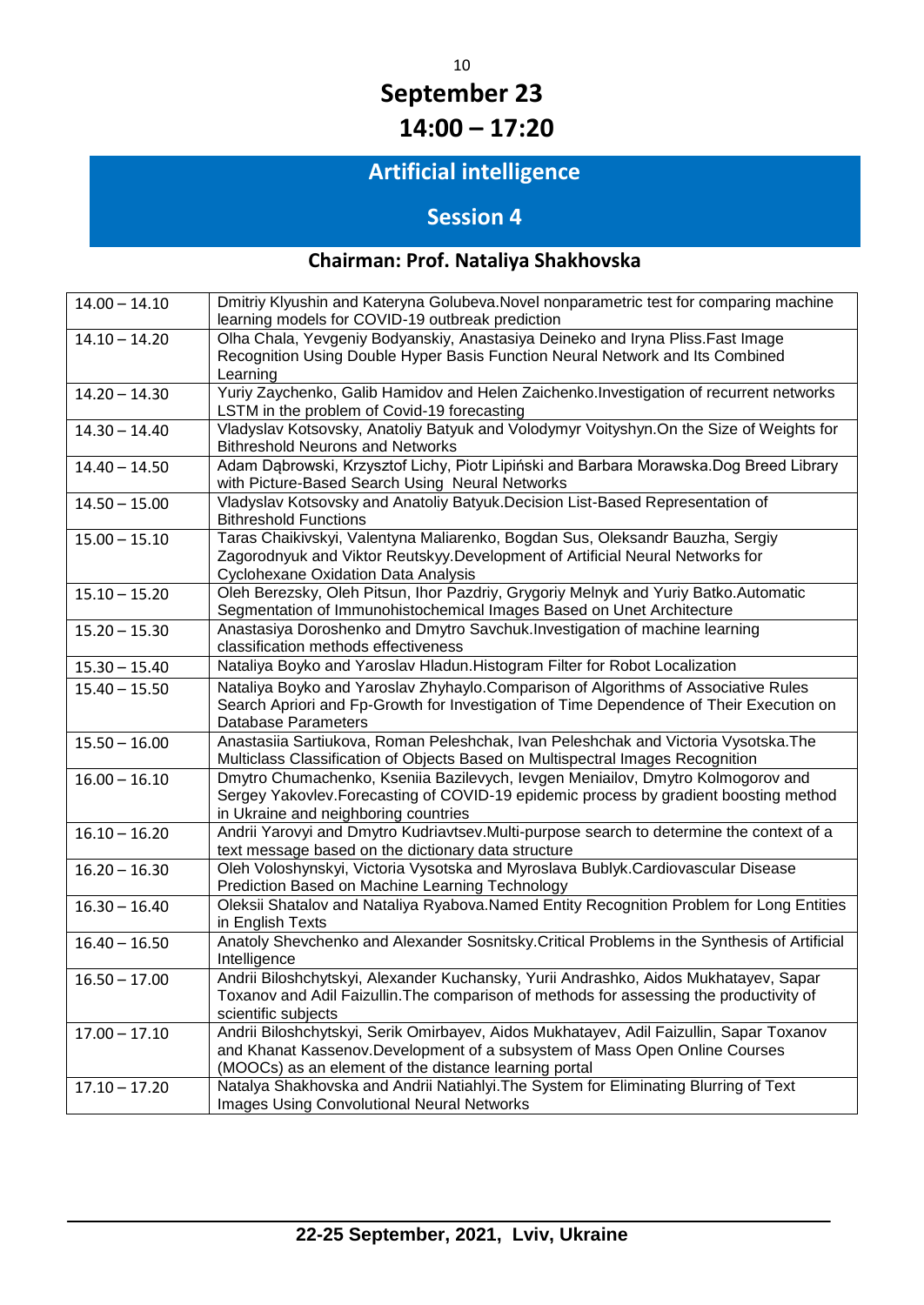# **10:00 – 12:00**

# **Mathematical modeling in computer science**

# **Session 5.1**

### **Chairman: Prof. Liubov Zhuravchak**

| $10.00 - 10.10$ | Larysa Yaremchuk and Liliya Hogaboam.Application of Hierarchical Modeling in Wood Material<br><b>Coloring Methods Selection</b>                                                                                             |
|-----------------|-----------------------------------------------------------------------------------------------------------------------------------------------------------------------------------------------------------------------------|
| $10.10 - 10.20$ | Svitlana Krepych, Iryna Spivak and Serhii Spivak. Parametric identification of static systems by<br>methods of interval data analysis using parallel calculations                                                           |
| $10.20 - 10.30$ | Svitlana Krepych, Iryna Spivak and Serhii Spivak. Model of functional suitability of the process<br>of growing of fish planting material in recirculating aquaculture systems based on methods of<br>interval data analysis |
| $10.30 - 10.40$ | Elena Balalayeva, Olga Tuzenko, Volodymyr Kukhar, Yulianna Lazarevska and Nataliia<br>Sidun.Computer Simulation of Metal Grain Recrystallization on the Basis of Data Analysis<br>Methods                                   |
| $10.40 - 10.50$ | Roman Bazylevych and Lubov Bazylevych.A set of nets planarization with two chains of<br>contacts                                                                                                                            |
| $10.50 - 11.00$ | Yaroslav Pelekh, Roksolyana Stolyarchuk, Andrii Kunynets, Serhii Mentynskyi, Bohdan<br>Pakholok and Bohdan Fil.Determination of Magnetic Field Strength in a Layer of<br>Electrotechnical Steel                             |
| $11.00 - 11.10$ | Olexandr Yemelyanov, Tetyana Petrushka, Lilia Lesyk, Anastasiya Symak and Olena<br>Vovk. Data modelling for the assessment of sustainable energy-saving development of<br>enterprises                                       |
| $11.10 - 11.20$ | Liubov Zhuravchak.Near-Boundary Element Method Modeling of Steady Oscilations of the<br>Electromagnetic Fields in Piecewise-Homogeneous Objects                                                                             |
| $11.20 - 11.30$ | Liubov Zhuravchak and Nataliya Zabrodska.Identification of Inhomogeneities According to<br>Potential Field Data Using the Near-Boundary Element Method                                                                      |
| $11.30 - 11.40$ | Pavlo Kovalchuk, Viacheslav Stetsenko, Olena Demchuk, Volodymyr Kovalchuk and Hanna<br>Balykhina. Modeling Extreme Management of Saline Water Dilution in the Ingulets River Basin                                          |
| $11.40 - 11.50$ | Mykhajlo Bartish, Olha Kovalchuk and Nataliya Ohorodnyk.General scheme for construction of<br>three-step methods for minimization functions                                                                                 |
| $11.50 - 12.00$ | Yaroslav Sokolovskyy and Oleksiy Sinkevych. Study of Heat and Mass Transfer into<br>Biomaterials by Using Asynchronous Cellular Automata                                                                                    |
|                 |                                                                                                                                                                                                                             |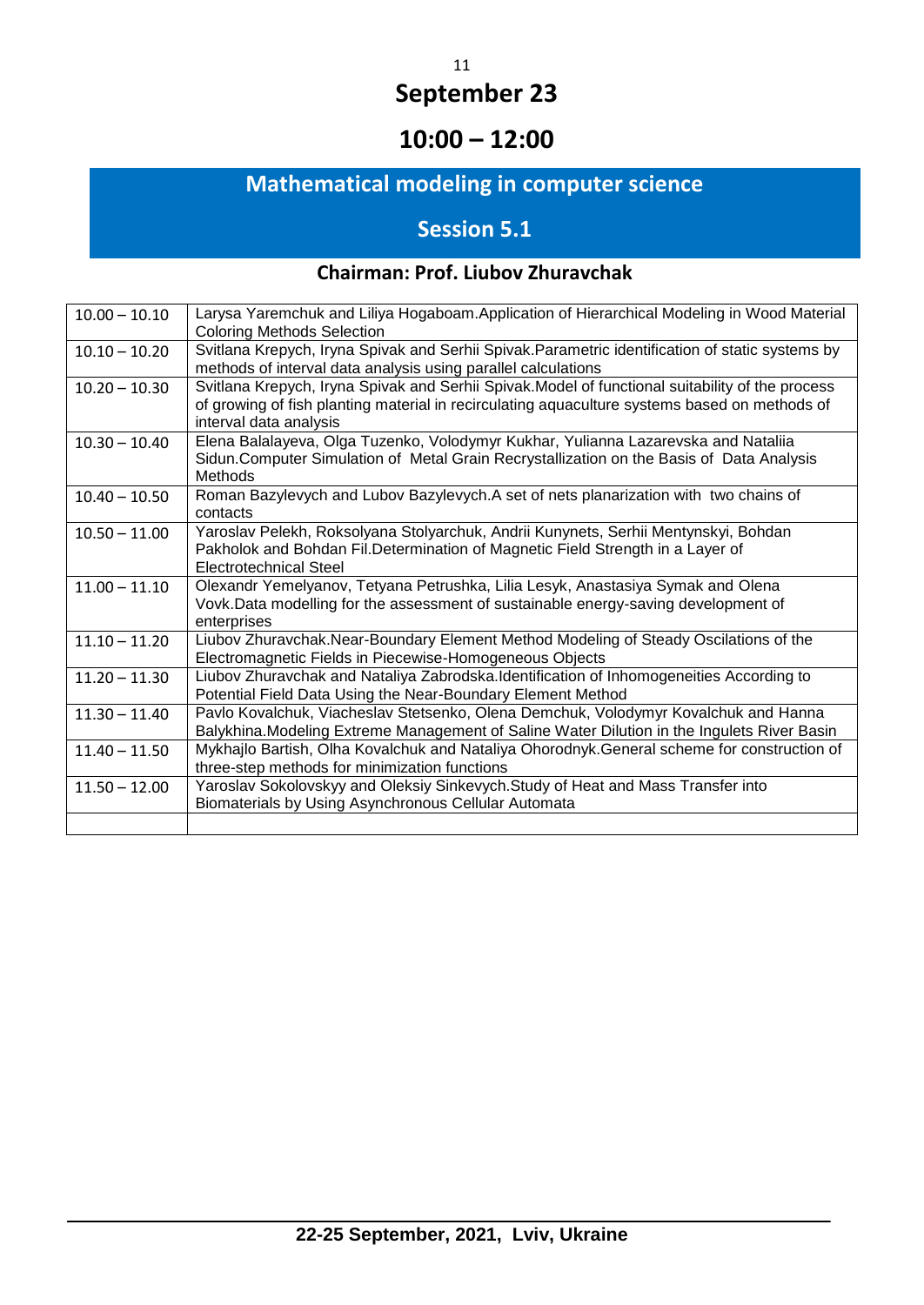### **10:00 – 12:00**

# **International Workshop on Information Modeling. Data and Knowledge Engineering**

### **Chairman: Prof. Volodymyr Pasichnyk**

| $10.00 - 10.10$ | Oleksii Duda, Nataliia Kunanets, Serhii Martsenko, Volodymyr Pasichnyk and Vyacheslav     |
|-----------------|-------------------------------------------------------------------------------------------|
|                 | Nykytyuk. Information technology platform for the selection and analytical processing of  |
|                 | information on COVID-19                                                                   |
| $10.10 - 10.20$ | Oleg Riznyk, Ivan Tsmots, Yurii Kynash and Olga Myaus. Methods for Increasing the Power   |
|                 | of Multi-position Noise-resistant Codes                                                   |
| $10.20 - 10.30$ | Roman Bakhmut, Nataliia Kunanets, Volodymyr Pasichnyk, Olga Artemenko and Ivan            |
|                 | Tsmots. Using augmented reality WEB-application for providing virtual excursion tours in  |
|                 | university campus                                                                         |
| $10.30 - 10.40$ | Viktor Shynkarenko, Larysa Zhuchyi and Oleksandr Ivanov. Conceptualization of the tabular |
|                 | knowledge representation                                                                  |
| $10.40 - 10.50$ | Oleksii Duda, Nataliia Kunanets, Serhii Martsenko, Volodymyr Pasichnyk and Vyacheslav     |
|                 | Nykytyuk. COVID-19 data collections and analytical processing                             |
| $10.50 - 11.00$ | Oksana Mulesa, Anatoliy Batyuk, Fedir Geche, Olena Melnyk, Mykola Palinchak and Tamara    |
|                 | Radivilova. Information technology for time series forecasting based on the evolutionary  |
|                 | method of the forecasting scheme synthesis                                                |
| $11.00 - 11.10$ | Oleg Riznyk, Yulia Miyushkovych, Roman Martsyshyn, Natalya Kustra and Bohdan Balych.      |
|                 | Non-Equidistant Location of Objects in Space                                              |
| $11.10 - 11.20$ | Tetiana Kovaliuk, Nataliya Kobets, Volodymyr Pasichnyk and Nataliia Kunanets.Knowledge-   |
|                 | Based Recommender Systems for the Construction of Individual Educational and Career       |
|                 | Trajectories                                                                              |
| $11.20 - 11.30$ | Stepan Tchynetskyi, Roman Peleshchak, Ivan Peleshchak and Victoria Vysotska.A Neural      |
|                 | Network Development for Multispectral Images Recognition                                  |
| $11.30 - 11.40$ | Yuriy Pankiv, Natalija Kunanets, Olga Artemenko, Antonii Rzheuskyi and Serhii             |
|                 | Osadchuk. Methods and Technology of Forming Recommendations in Urban Vehicle Parking      |
|                 | <b>Systems</b>                                                                            |
| $11.40 - 11.50$ | Roman Stupen, Zoriana Ryzhok, Nazar Stupen, Halyna Dudych and Oksana Stupen.Crop          |
|                 | <b>Yielding Capacity Modeling using Artificial Neural Networks</b>                        |
| $11.50 - 12.00$ | Sergey Bushuyev, Natalia Bushuyeva, Alla Bondar and Svitlana Onyshchenko.Modelling        |
|                 | projects portfolio structure dynamics of the organization development with resistance of  |
|                 | information entropy                                                                       |
| 12.00-12.10     | Oleh Palka, Andrii Stanko, Lyubomyr Matiichuk, Nataliia Martsenko and Oleksandr Matsiuk.  |
|                 | Smart City: A Review of Model Architecture and Technology                                 |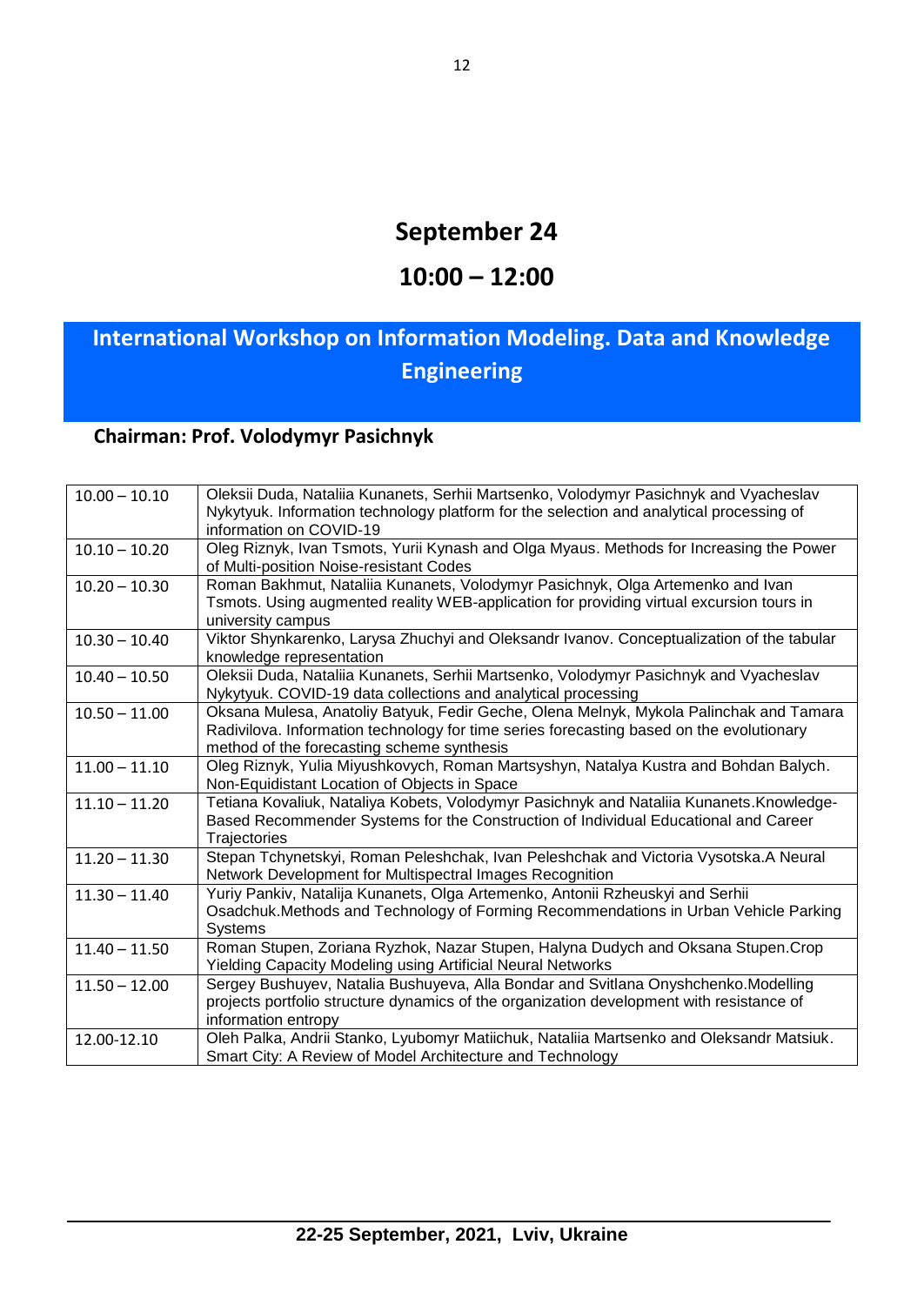# **14:00 – 16:00**

# **Mathematical modeling in computer science**

# **Session 5.2**

### **Chairman: Prof. Liubov Zhuravchak**

| $14.00 - 14.10$ | Halyna Osukhivska, levgeniia Tysh, Taras Lobur, Inna Shylinska and Serhii Lupenko. Method<br>for Estimating the Convergence Parameters of Dynamic Routing Protocols in Computer                    |
|-----------------|----------------------------------------------------------------------------------------------------------------------------------------------------------------------------------------------------|
|                 | <b>Networks</b>                                                                                                                                                                                    |
| $14.10 - 14.20$ | Serhii Lupenko, Iaroslav Lytvynenko, Oleg Nazarevych, Volodymyr Hotovych and Grigorii<br>Shymchuk.Mathematical model of gas consumption process in the form of cyclic random<br>process            |
| $14.20 - 14.30$ | Sergei Yelmanov and Yuriy Romanyshyn. Image Enhancement Using Gain-Limited Contrast<br><b>Stretching Technique</b>                                                                                 |
| $14.30 - 14.40$ | Vitaliy Pavlenko, Tetiana Shamanina and Vladislav Chori. Identity Recognition Based on the<br>Volterra Model of the Oculo-Motor System                                                             |
| $14.40 - 14.50$ | Mariia Pyvovar, Olha Pohudina and Dmitriy Kritskiy. Multi-agent modeling of the spread of<br>diseases using the example of coronavirus disease COVID-19                                            |
| $14.50 - 15.00$ | Alexandr Trunov and Zhan Byelozyorov. Formation of a model for determining the coordinates<br>according to the registration of the characteristic phases of the wave sources of sound<br>anomalies |
| $15.00 - 15.10$ | Iryna Venhryn, Stepan Shapoval, Orest Voznyak, Oleksandra Datsko and Bogdan<br>Gulai.MODELLING OF OPTICAL CHARACTERISTICS OF THE THERMAL PHOTOVOLTAIC<br><b>HYBRID SOLAR COLLECTOR</b>             |
| $15.10 - 15.20$ | Ahmet Can Cakil and Fatih Özkaynak.A Hybrid Key Schedule Algorithm Based on Blum Blum<br>Shub Generator and Chaotic Systems                                                                        |
| $15.20 - 15.30$ | Vasyl Havrysh and Lubov Kolyasa. Temperature field in a thermosensitive plate with local<br>heating                                                                                                |
| $15.30 - 15.40$ | Vasyl Lytvyn, Victoria Vysotska, Myroslava Bublyk, Aleksandr Gozhyj and Vadim                                                                                                                      |
|                 | Schuchmann. Solving Scheduling Issues Methods Analysis in Computational Grid                                                                                                                       |
| $15.40 - 15.50$ | Pawel Tarasiuk, Adam Wojciechowski and Mykhaylo Yatsymirskyy. Iterative Radix-2 FHT<br>Algorithm with DIF that Minimizes Number of Computed Twiddle Factors                                        |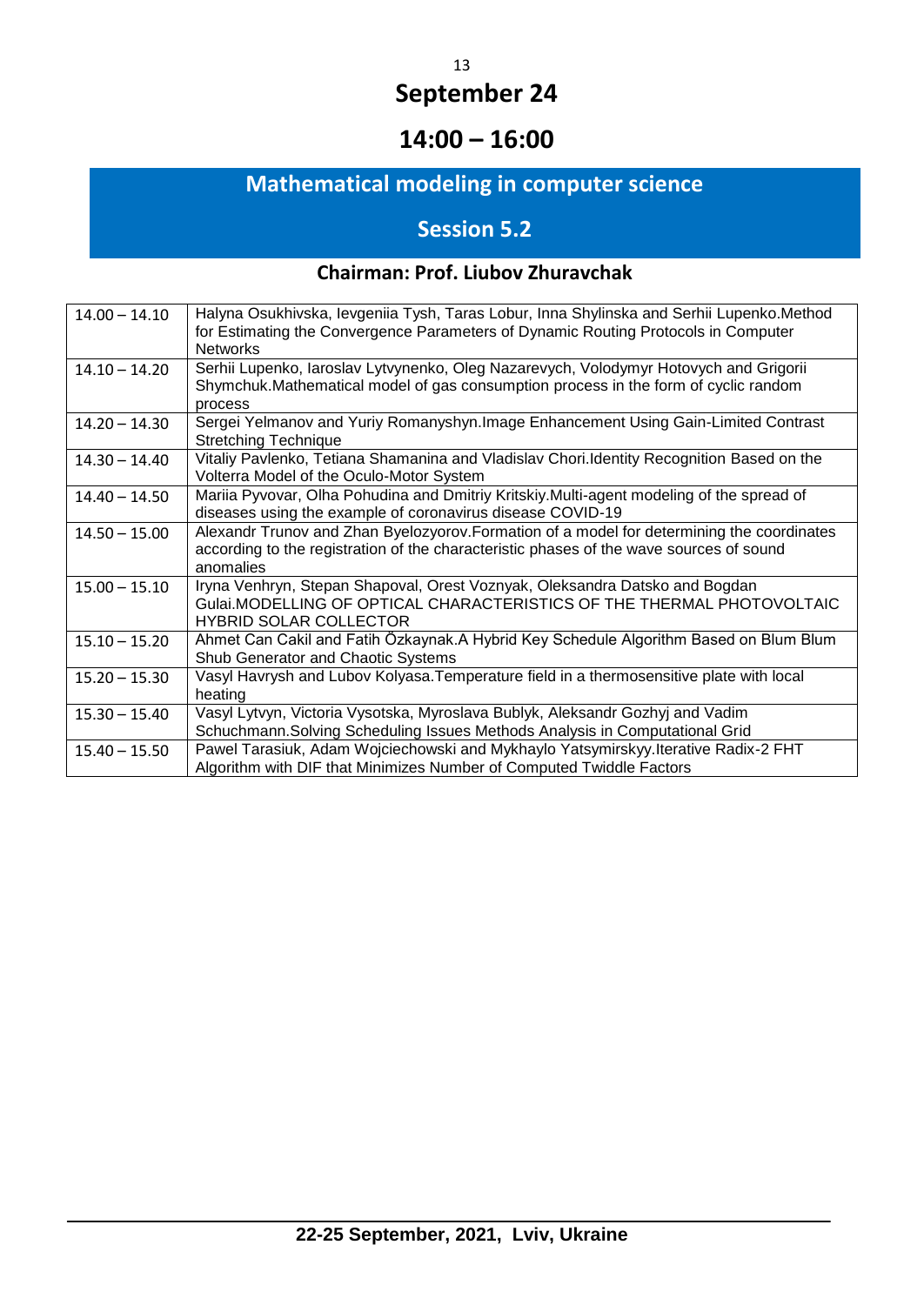# **10:00 – 13:30**

# **Software engineering**

# **Session 6**

# **Chairman: Prof. Vitaliy Yakovyna**

| $10.00 - 10.10$ | Roman Bazylevych, Paweł Czarnul and Andrii Franko.Decomposition of the unit test<br>generation task for parallel computations                                                                                                    |
|-----------------|----------------------------------------------------------------------------------------------------------------------------------------------------------------------------------------------------------------------------------|
| $10.10 - 10.20$ | Tetiana Hovorushchenko, Olga Pavlova and Volodymyr Avsiyevych.Method of Assessing the<br>Impact of External Factors on Geopositioning System Operation Using Android GPS API                                                     |
| $10.20 - 10.30$ | Yauhen Klimiankou. Compile-Time Evaluations on Target ISA Basis                                                                                                                                                                  |
| $10.30 - 10.40$ | Maksym Seniv and Bohdan Terenchyn.REAL ESTATE SELECTION SOFTWARE WITH<br>MACHINE LEARNING ELEMENTS                                                                                                                               |
| $10.40 - 10.50$ | Roman Butsiy, Serhii Lupenko and Andrii Zozulya.Comprehensive justification for the choice of<br>software development tools and hardware components of a multi-channel neurointerface<br>system                                  |
| $10.50 - 11.00$ | Vitaliy Yakovyna and Bohdan Uhrynovskyi. Aging of Native and Flutter Applications in Android<br>OS in Various Usage Scenarios                                                                                                    |
| $11.00 - 11.10$ | Katherine Pisarenko and Tatyana Onishenko. The method of dynamic generating a forecast<br>depending on the user's story                                                                                                          |
| $11.10 - 11.20$ | Dmytro Fedasyuk and Illia Lutsyk. Tools for adaptation of a mobile application to the needs of<br>users with cognitive impairments                                                                                               |
| $11.20 - 11.30$ | Olexander Belej, Nataliia Spas and Iryna Artyshchuk.Development of an Algorithm for<br>Detecting Cyberattacks in Distributed Information Systems                                                                                 |
| $11.30 - 11.40$ | Pawel Tarasiuk, Adam Wojciechowski and Mykhaylo Yatsymirskyy.Global Indexing Scheme for<br>Reduced Number of Applied Twiddle Factors in Split-Radix FFT Algorithms                                                               |
| $11.40 - 11.50$ | Sergiy Prykhodko, Andrii Prykhodko and Ivan Shutko. Estimating the Size of Web Apps Created<br>Using the CakePHP Framework by Nonlinear Regression Models with Three Predictors                                                  |
| $11.50 - 12.00$ | Daria Kuzovkova, Yulia Miyushkovych and Roman Martsyshyn. Web Service for Visualization<br><b>Numerical Data</b>                                                                                                                 |
| $12.00 - 12.10$ | Oleksandr Nesterenko and Jurij Selin. The Teams Information Model for Software Engineering<br>Management                                                                                                                         |
| $12.10 - 12.20$ | Taisa Borovska and Dmytro Hryshyn.Comparative Analysis of Methods for Optimizing<br>Production Systems based on Hamiltonian and the Method of Optimal Aggregation                                                                |
| $12.20 - 12.30$ | Andriy Sultanov, Maksym Protsyk, Maksym Kuzyshyn, Daria Omelkina, Vyacheslav Shevchuk<br>and Oleg Farenyuk. Comparison of performance of the popular approaches to implementing<br>parallel crawlers                             |
| $12.30 - 12.40$ | Tetiana Hovorushchenko and Olga Pavlova.Multi-Agent Technology for Assessing the<br>Availability of Information at the Software Development Initial Stages                                                                       |
| $12.40 - 12.50$ | Halyna Khodiakova and Nataliia Khodiakova. Creating a reusable infrastructure for continuous<br>integration in software engineering                                                                                              |
| $12.50 - 13.00$ | Euvgene Druzhinin, Valeriy Cheranovskiy and Sergii Stetsenko. Rational use of simulation<br>methods while development of technically complex objects.                                                                            |
| $13.00 - 13.10$ | Igor Ruban, Hennadii Khudov, Oleksandr Makoveichuk, Irina Khizhnyak, Vladyslav Khudov,<br>Volodymyr Maliuha, Iryna Yuzova and Oleksii Serdiuk. The Development of a Forecasting<br>Model for the Situation Based on Space Images |
| $13.10 - 13.20$ | Volodymyr Fedynyak, Oleksa Hryniv, Oleksandr Sobkovych, Bohdan Vey and Oleg<br>Farenyuk.Productivity comparison of the popular parallel programming approaches on<br>Computational Fluid Dynamics problem                        |
| $13.20 - 13.30$ | Roman Melnyk, Daryna Hatsosh and Yevheniya Levus. Contacts Detection in PCB Image by<br>Thinning, Clustering and Flood-filling                                                                                                   |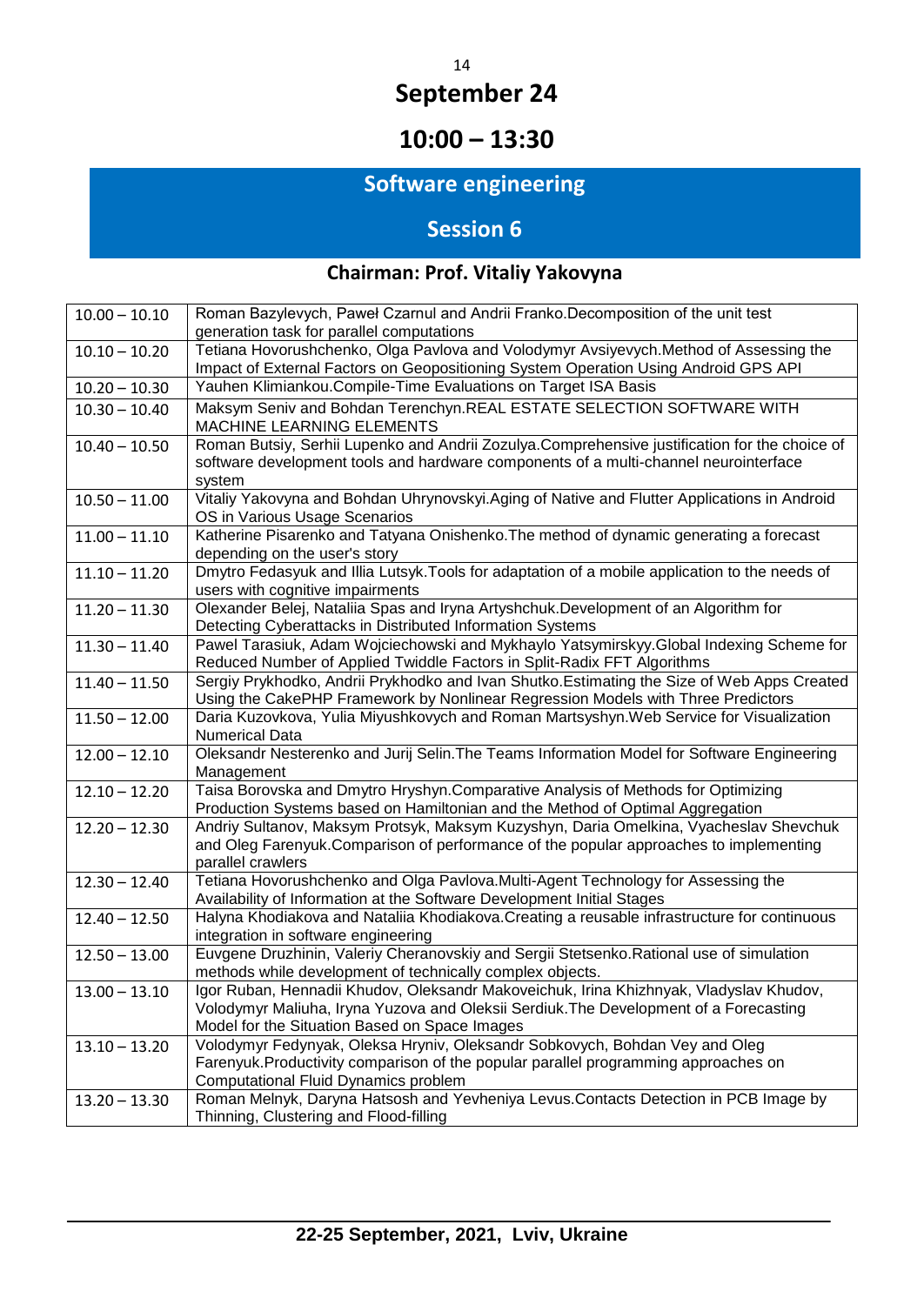# 15 **September 24 14:00 – 17:20**

# **Applied linguistics**

# **Session 7**

### **Chairman: Prof. Olena Levchenko**

| $14.00 - 14.10$ | Nataliia Hrytsiv, Tetiana Shestakevych and Julia Shyyka. Ernest Hemingway's "Fiesta: The<br>Sun Also Rises": profiling lexical level                                                                                                                           |
|-----------------|----------------------------------------------------------------------------------------------------------------------------------------------------------------------------------------------------------------------------------------------------------------|
| $14.10 - 14.20$ | Nataliia Hrytsiv, Olha Kulyna and Christina Zakala. English - Ukrainian Aviation Terminology:<br>compiling bilingual digital dictionary                                                                                                                        |
| $14.20 - 14.30$ | Olha Kulyna and Olena Vovk. Statistical profile of the candidate for a post in the field of<br>information technology                                                                                                                                          |
| $14.30 - 14.40$ | Marta Karp, Nataliia Kunanets, Ivan Bekhta and Uliana Yurlova. Linhvometriia of inversion<br>and detachment in Ray Bradbury's Dandelion Wine                                                                                                                   |
| $14.40 - 14.50$ | Alina Dmytriv, Victoria Vysotska and Myroslava Bublyk. The Speech Parts Identification for<br>Ukrainian Words Based on VESUM and Horokh Using                                                                                                                  |
| $14.50 - 15.00$ | Solomiia Kubinska, Victoria Vysotska and Yurii Matseliukh.User Mood Recognition and<br><b>Further Dialog Support</b>                                                                                                                                           |
| $15.00 - 15.10$ | Nataliia Romanyshyn. Stylistic Resources of Poetic Text through the Prism of Tropes<br>Semantics: a Synergy of Cognitive and Corpus Based Approaches                                                                                                           |
| $15.10 - 15.20$ | Maksym Vakulenko. From Semantic Metrics to Semantic Fields                                                                                                                                                                                                     |
| $15.20 - 15.30$ | Inna Demidovich, Viktor Shynkarenko, Olena Kuropiatnyk and Oleksandr<br>Kirichenko. Processing Words Effectiveness Analysis in Solving the Natural Language Texts<br>Authorship Determination Task                                                             |
| $15.30 - 15.40$ | Olena Levchenko and Marianna Dilai.A method of automated corpus-based identification of<br>metaphors for compiling a dictionary of metaphors: a case study of emotion conceptual<br>domain                                                                     |
| $15.40 - 15.50$ | Solomiia Albota. Semantic Analysis of the Reddit Vaccination News Feed in the Reddit Social<br>Network                                                                                                                                                         |
| $15.50 - 16.00$ | Svitlana Petrasova and Nina Khairova. Event Extraction from News Media Based on<br>Knowledge and Data-Driven Methods                                                                                                                                           |
| $16.00 - 16.10$ | Iryna Khomytska, Teslyuk Vasyl, Khrystyna Prysyazhnyk and Natalia Hrytsiv. The Lehmann-<br>Rosenblatt Test Applied for Determination of Statistical Parameters of Charles Dickens's<br><b>Authorial Style</b>                                                  |
| $16.10 - 16.20$ | Danylo Ivanchyshyn, Victoria Vysotska and Solomiia Albota. The Film Script Generation<br>Analysis Based on the Fiction Book Text Using Machine Learning                                                                                                        |
| $16.20 - 16.30$ | Nataliya Bondarchuk, Ivan Bekhta, Vasyl Bialyk and Oksana Marchuk. Processing Modality of<br><b>British Modernist and Postmodernist Fiction</b>                                                                                                                |
| $16.30 - 16.40$ | Vasyl Lytvyn, Myroslava Bublyk, Lyubomyr Chyrun, Vitaliy Danylyk, Valentyna Panasyuk and<br>Olha Korolenko. The Lexical Innovations Identification in English-Language Eurointegration<br>Discourse for the Goods Analysis by Comments in E-Commerce Resources |
| $16.40 - 16.50$ | Olena Levchenko, Valentyna Holtvian and Marianna Dilai.Statistical profiles of Ukrainian<br>prose fiction: gender aspect                                                                                                                                       |
| $16.50 - 17.00$ | Vasyl Starko, Andriy Rysin and Maria Shvedova. Ukrainian Text Preprocessing in GRAC                                                                                                                                                                            |
| $17.00 - 17.10$ | Maria Shvedova, Andriy Rysin and Vasyl Starko. Handling of Nonstandard Spelling in GRAC                                                                                                                                                                        |
| $17.10 - 17.20$ | Zoriana Haladzhun, Nataliia Kunanets, Paraskoviya Dvorianyn, Olena Makarchuk and<br>Nataliia Veretennikova.COMPOUND WORDS AS A MEANS OF EXPRESSING CONTENT<br>TONALITY IN THE UKRAINIAN TEXT MEDIA                                                             |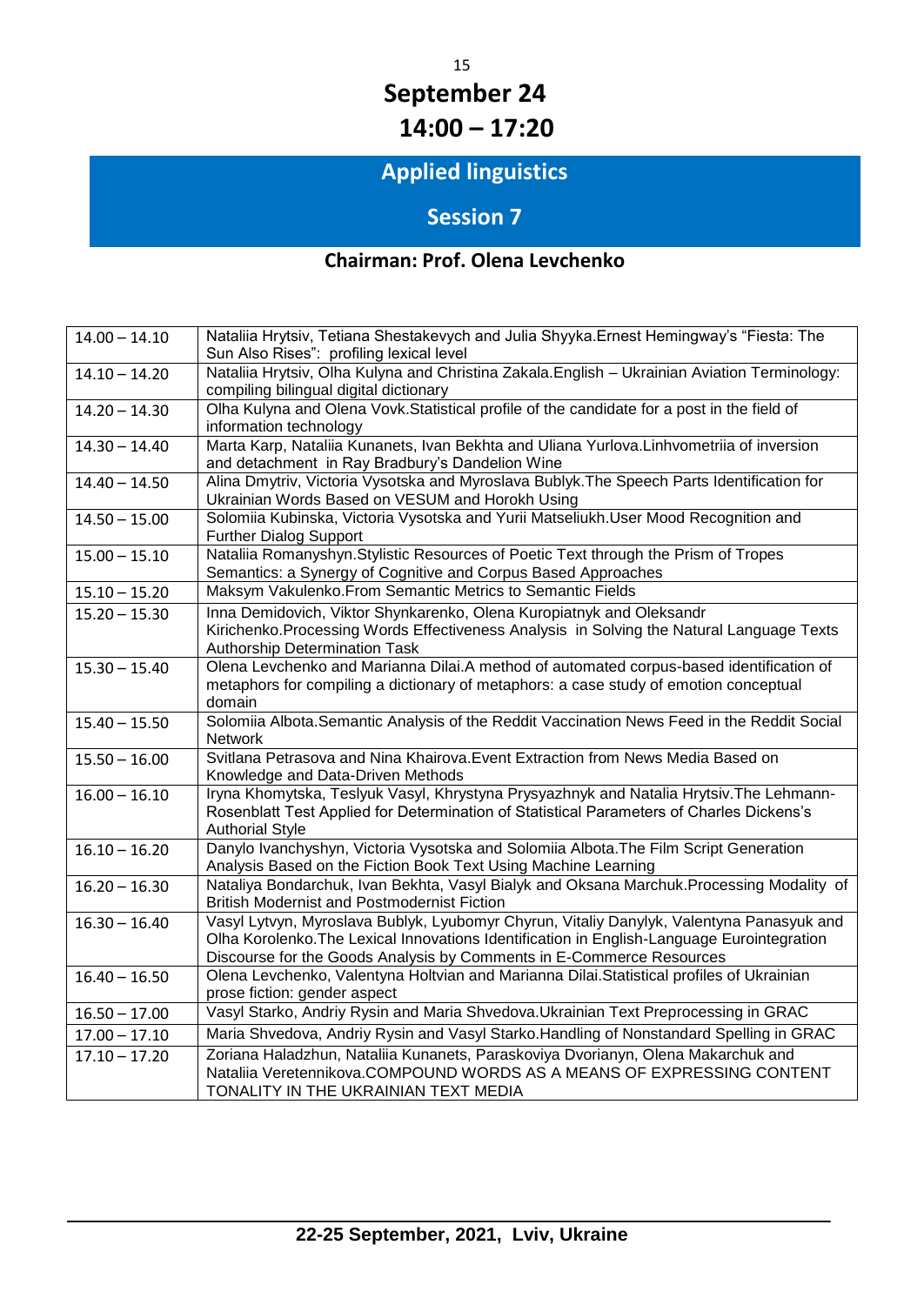# **14:00 – 16:20**

# **Big data and Data science**

# **Session 8**

# **Chairman: Prof. Vasyl Lytvyn**

| $14.00 - 14.10$ | Bohdan Polishchuk, Andrii Berko, Myroslava Bublyk, Lyubomyr Chyrun and Vadim                |
|-----------------|---------------------------------------------------------------------------------------------|
|                 | Schuchmann. The Rain Prediction in Australia Based Big Data Analysis and Machine            |
|                 | Learning Technology                                                                         |
| $14.10 - 14.20$ | Andrii Dyriv, Vasyl Andrunyk, Lyubomyr Chyrun, Yevhen Burov and Ihor Karpov. The User's     |
|                 | Psychological State Identification Based on Big Data Analysis for Person's Electronic Diary |
| $14.20 - 14.30$ | Denys Aksonov, Aleksandr Gozhyj, Irina Kalinina and Victoria Vysotska.Question-             |
|                 | Answering Systems Development Based on Big Data Analysis                                    |
| $14.30 - 14.40$ | Vasyl Andrunyk, Tetiana Shestakevych and Diana Koshtura. The text analysis software for     |
|                 | hearing-impaired persons                                                                    |
| $14.40 - 14.50$ | Andrii Mykytiuk, Victoria Vysotska and Solomiia Albota. Spam Filtration System with the Use |
|                 | of Machine Learning Technology                                                              |
| $14.50 - 15.00$ | Maria Zanchak, Victoria Vysotska and Solomiia Albota. The Sarcasm Detection in News         |
|                 | Headlines Based on Machine Learning Technology                                              |
| $15.00 - 15.10$ | Olexander Hladun, Andrii Berko, Myroslava Bublyk, Lyubomyr Chyrun and Vadim                 |
|                 | Schuchmann. Intelligent system for Film Script Formation Based on Artbook Text and Big      |
|                 | Data Analysis                                                                               |
| $15.10 - 15.20$ | Viktor Hryhorovych. Construction of Normalized Metric for Hierarchical Data Structures      |
|                 | based on Harmonic Functions                                                                 |
| $15.20 - 15.30$ | Kevin Matthe Caramancion. The Relation Between Time of the Day and Misinformation           |
|                 | Vulnerability: A Multivariate Approach                                                      |
| $15.30 - 15.40$ | Rocky Telatko, Eric Brandt and Felix Brandt. Method for Identifying, Measuring and          |
|                 | Quantifying Fluctuations in Production Systems                                              |
| $15.40 - 15.50$ | Serhii Voloshyn, Roman Peleshchak, Ivan Peleshchak and Victoria Vysotska.Big Data           |
|                 | Analysis for Multispectral Images Recognition Based on Deep Learning                        |
| $15.50 - 16.00$ | Alexandr Kuznetsov and Anna Kononchenko.Data Hiding in Vector Images                        |
| $16.00 - 16.10$ | Amer Al-Badarneh, Adam Boulad, Omar Al Daher and Aya Al-Badarneh. The Impact of             |
|                 | <b>Environmental and Economic Factors on Skin Cancer</b>                                    |
| $16.10 - 16.20$ | Andrii Berko, Yurii Matseliukh, Yurii Ivaniv, Lyubomyr Chyrun and Vadim Schuchmann.The      |
|                 | Text Classification Based on Big Data Analysis for Keyword Definition Using Stemming        |